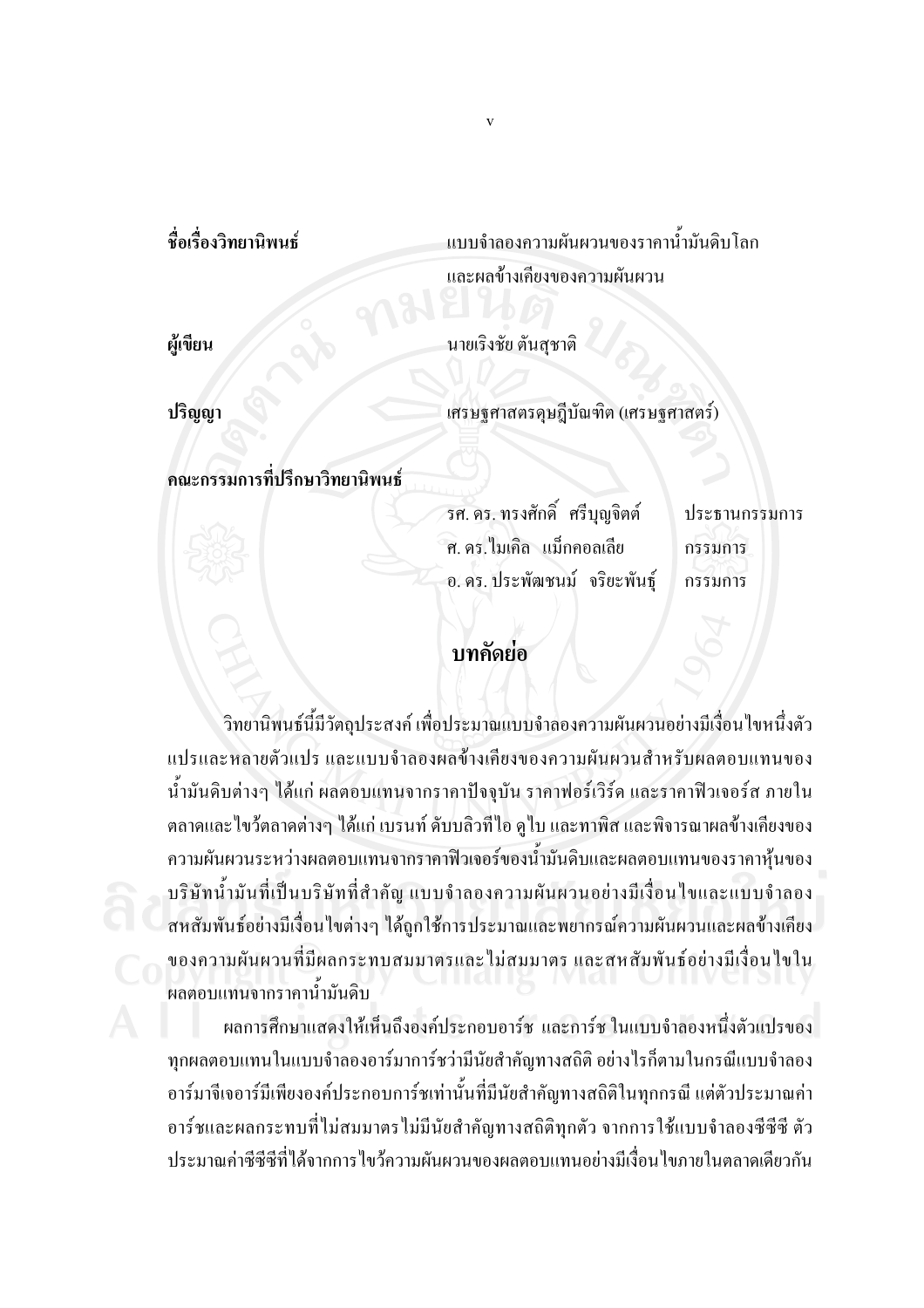้มีนัยสำคัญทางสถิติและมีค่าสูง แต่จากการ ไขว้ข้ามตลาด ตัวประมาณค่าซีซีซีที่ได้มีนัยสำคัญทาง สถิติและมีค่าจากน้อยไปหามาก

ผลการประมาณของแบบจำลองวาร์มาการ์ชและวาร์มาเอการ์ชแสดงให้เห็นถึงการขึ้นอยู่ และการขึ้นอยู่ซึ่งกันและกันอย่างมีนัยสำคัญของความผันผวนอย่างมีเงื่อนไขไขว้ผลตอบแทน ภายในตลาดเดียวกันและไขว้ตลาด จากการประมาณผลข้างเคียงของความผันผวนและผลกระทบที่ ใม่สมมาตรของการเปลี่ยนแปลงกะทันหันทางบวกและลบที่มีต่อความแปรปรวนอย่างมีเงื่อนไข ที่แนะว่าแบบจำลองวาร์มาเอการ์ชนั้นเหนือว่าวาร์มาการ์ชนอกจากนี้จากการใช้เทอนิคโลว์ลิ่งวิน โคว์ในการพยากรณ์สหสัมพันธ์อย่างมีเงื่อนไข 1 วันไปข้างหน้า พบว่าสหสัมพันธ์อย่างมีเงื่อนไขที่ พยากรณ์ระหว่างคู่ของผลตอบแทนจากน้ำมันดิบมีลักษณะผันแปรอย่างมีนัยสำคัญ และมีทั้ง แบวโบ้มเพิ่มขึ้นและลดลง

ผลของแบบกำลองซีซีซี วาร์บาการ์ชและวาร์บาเอการ์ชใบการทดสอบผลกระทบของ ผลข้างเคียงของความผันผวนและผลกระทบของผลข้างเคียงของความผันผวนที่ไม่สมมาตรระหว่าง ้ผลตอบแทนของน้ำมันคิบฟิวเจอร์สตลาด ดับบลิวที่ใอ และผลตอบแทนของหุ้นบริษัทน้ำมันแสดง ให้เห็นว่าซีซีซีที่ประมาณได้มีค่าน้อย ที่น่าประหลาดใจคือ ผลของวาร์มาการ์ชและวาร์มาเอการ์ช แสดงให้เห็นว่า ไม่มีผลกระทบของผลข้างเคียงของความผันผวนในระหว่างคู่ของอนุกรม ี ผลตอบแทนใดๆ และสุดท้ายค่าพารามิเตอร์ของดีซีซีที่ได้จากการประมาณมีนัยสำคัญทางสถิติ ซึ่ง ทำให้เป็นที่ชัดเจนว่าสมมติฐานของสหสัมพันธ์อย่างมีเงื่อนไขที่คงที่ไม่ได้ถูกสนับสนุนเชิง ประจักน์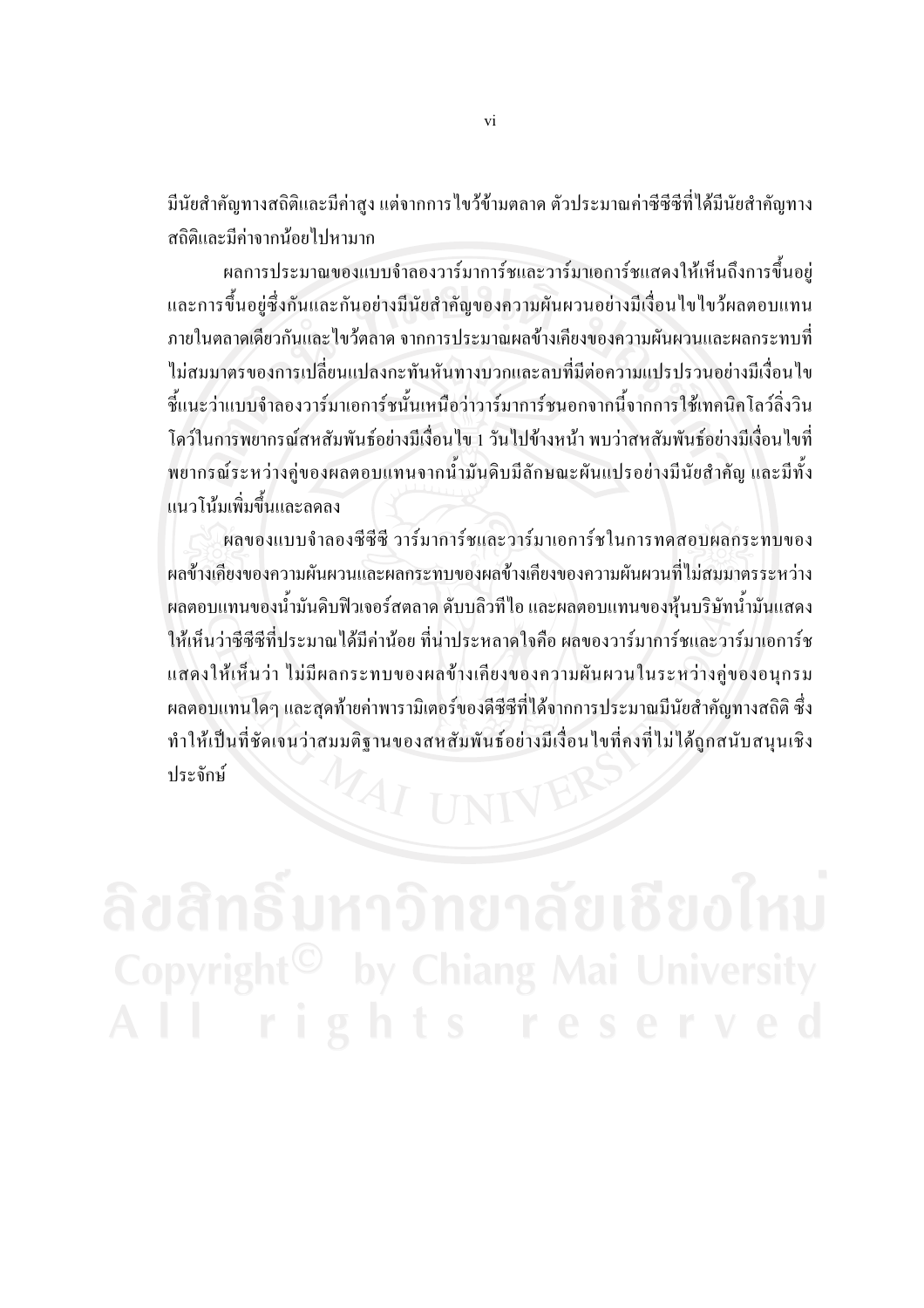**Title Thesis** Modelling World Crude Oil Prices Volatility and

Volatility Spillovers

**Author Mr. Roengchai Tansuchat** 

**Degree Constant Constant Doctor of Philosophy (Economics)** 

**Thesis Advisory Committee** 

 Assoc. Prof. Dr. Songsak Sriboonchitta Chairperson Prof. Dr. Michael McAleer Member Lect. Dr. Prapatchon Jariyapan Member

## **ABSTRACT**

 The purposes of this dissertation are: to estimate univariate and multivariate conditional volatility models and volatility spillovers models for different crude oil returns, namely spot, forward and futures returns, within and across different markets, namely Brent, WTI, Dubai and Tapis, and to examine volatility spillovers between crude oil futures returns and oil company stock returns for the major oil companies. A wide range of conditional volatility models and conditional correlation models had been used to estimate and forecast volatility and volatility spillovers with symmetric and asymmetric effect, and conditional correlations in crude oil price returns.

 The empirical results show that the univarite ARCH and GARCH components for all returns in the ARMA-GARCH models are statistical significant. However, in